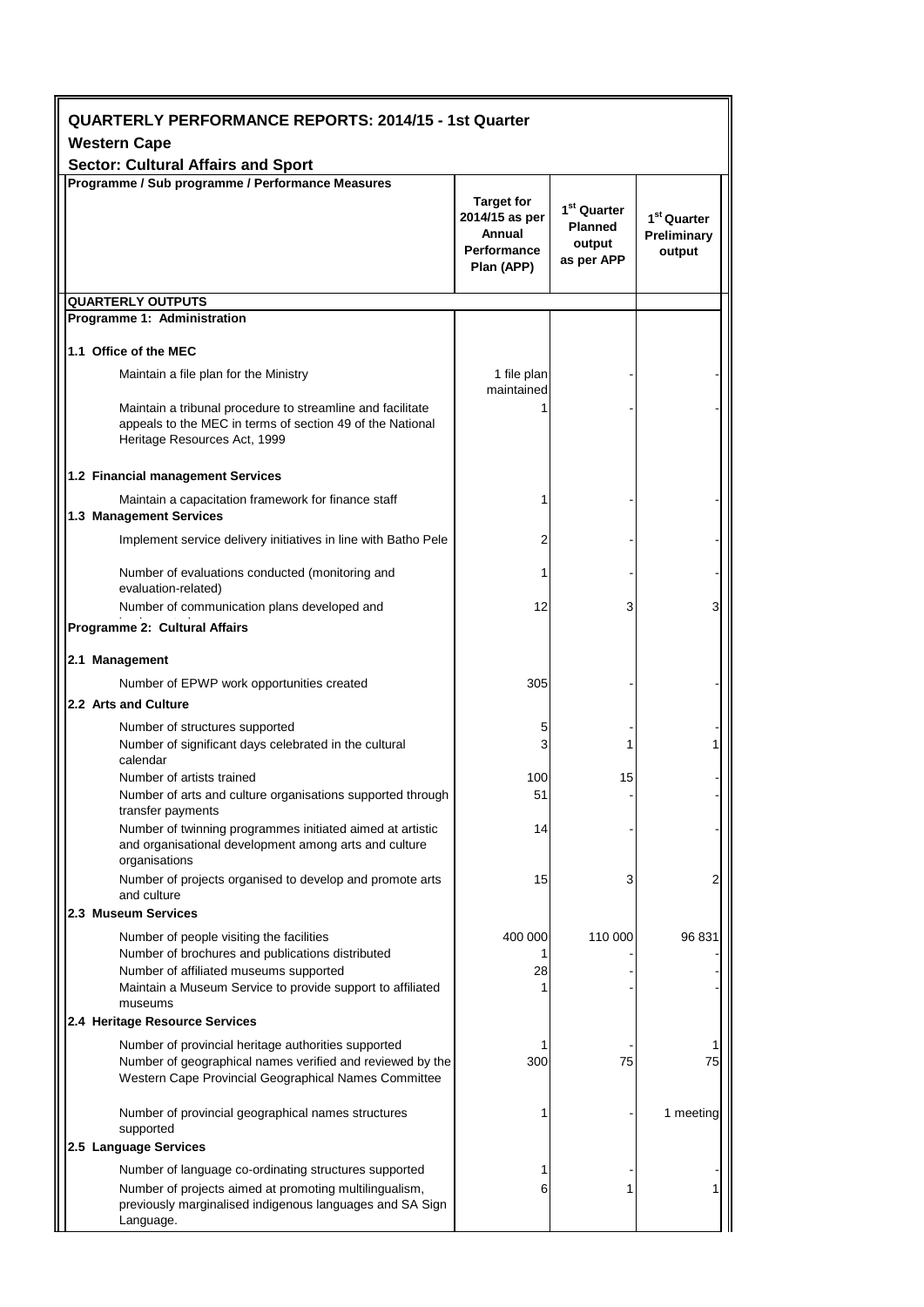| Programme / Sub programme / Performance Measures                                                                                                |                                                                                   |                                                                   |                                                  |
|-------------------------------------------------------------------------------------------------------------------------------------------------|-----------------------------------------------------------------------------------|-------------------------------------------------------------------|--------------------------------------------------|
|                                                                                                                                                 | <b>Target for</b><br>2014/15 as per<br>Annual<br><b>Performance</b><br>Plan (APP) | 1 <sup>st</sup> Quarter<br><b>Planned</b><br>output<br>as per APP | 1 <sup>st</sup> Quarter<br>Preliminary<br>output |
| Number of language services provided                                                                                                            | 3                                                                                 |                                                                   |                                                  |
| Programme 3: Library and Archive Services                                                                                                       |                                                                                   |                                                                   |                                                  |
| 3.2 Library Services                                                                                                                            |                                                                                   |                                                                   |                                                  |
| Number of library materials procured                                                                                                            | 152 000                                                                           | 35 000                                                            | 33 196                                           |
| Number of monitoring visits done                                                                                                                | 1458                                                                              | 381                                                               | 392                                              |
| Number of promotional projects conducted                                                                                                        | 10                                                                                | 2                                                                 | 3                                                |
| Number of training programmes provided to public library<br>staff                                                                               | 19                                                                                | 8                                                                 | 10 <sup>1</sup>                                  |
| Number of additional libraries connected to the<br>computerised library and information management system                                       | 12                                                                                |                                                                   |                                                  |
| Number of additional libraries provided with ICT<br>infrastructure                                                                              | 16                                                                                |                                                                   |                                                  |
| Number of additional libraries provided with computer<br>hardware                                                                               | 16                                                                                |                                                                   | 3                                                |
| Number of B3 municipalities receiving replacement funding<br>transfer payments for library personnel, operational and/or<br>capital expenditure | 15                                                                                |                                                                   |                                                  |
| Number of library staff posts funded through replacement<br>funding                                                                             | 206                                                                               |                                                                   |                                                  |
| Number of monitoring visits to B3 municipalities                                                                                                | 45                                                                                | 15                                                                | 15                                               |
| 3.3 Archives                                                                                                                                    |                                                                                   |                                                                   |                                                  |
| Number of record classification systems approved                                                                                                | 40                                                                                | 10                                                                | 13                                               |
| Number of governmental bodies inspected<br>Number of records managers trained                                                                   | 35<br>140                                                                         | 10<br>28                                                          | 10 <sup>1</sup><br>44                            |
| Number of awareness and promotional projects rolled out to<br>communities                                                                       | 22                                                                                | 8                                                                 | 8                                                |
| Number of disposal authorities issued                                                                                                           | 14                                                                                |                                                                   | 3                                                |
| Number of enquiries processed                                                                                                                   | 1410                                                                              | 360                                                               | 412                                              |
| Number of coded data entries completed for submission to<br><b>NAAIRS</b>                                                                       | 60 000                                                                            | 15 000                                                            | 15 132                                           |
| Number of visits by researchers to the archives                                                                                                 | 8 0 0 0                                                                           | 2 0 0 0                                                           | 2458                                             |
| Number of archivalia (documents) restored<br>Number of linear metres of transfers received from                                                 | 500<br>255                                                                        | 120<br>60                                                         | 131<br>150                                       |
| governmental bodies                                                                                                                             |                                                                                   |                                                                   |                                                  |
| Number of records consulted by researchers                                                                                                      | 45 500                                                                            | 12 000                                                            | 16747                                            |
| Number of linear metres arranged<br>Number of departments where ECM foundation pack will be                                                     | 290<br>4                                                                          | 73                                                                | 99                                               |
| implemented                                                                                                                                     |                                                                                   |                                                                   |                                                  |
| Programme 4: Sport and Recreation                                                                                                               |                                                                                   |                                                                   |                                                  |
| 4.2 Sport                                                                                                                                       |                                                                                   |                                                                   |                                                  |
| Number of formal talent identification programmes<br>supported                                                                                  | 5                                                                                 |                                                                   |                                                  |
| Number of talented athletes supported within a structured<br>development programme by sport federations                                         | 150                                                                               |                                                                   | 62                                               |
| Number of affiliated clubs supported                                                                                                            | 415                                                                               |                                                                   | 179                                              |
| Number of functional provincial and local sport councils                                                                                        | 7                                                                                 |                                                                   | 7                                                |
| supported<br>Number of sport academies supported                                                                                                | 5                                                                                 |                                                                   | 3                                                |
| Number of elite athletes supported through the provincial                                                                                       | 50                                                                                |                                                                   | 18                                               |
| academy system<br>Number of affiliated provincial sport federations supported                                                                   | 110                                                                               |                                                                   | 51                                               |
|                                                                                                                                                 |                                                                                   |                                                                   |                                                  |
| Number of jobs created<br>Number of major events                                                                                                | 50<br>45                                                                          |                                                                   | 8<br>23                                          |